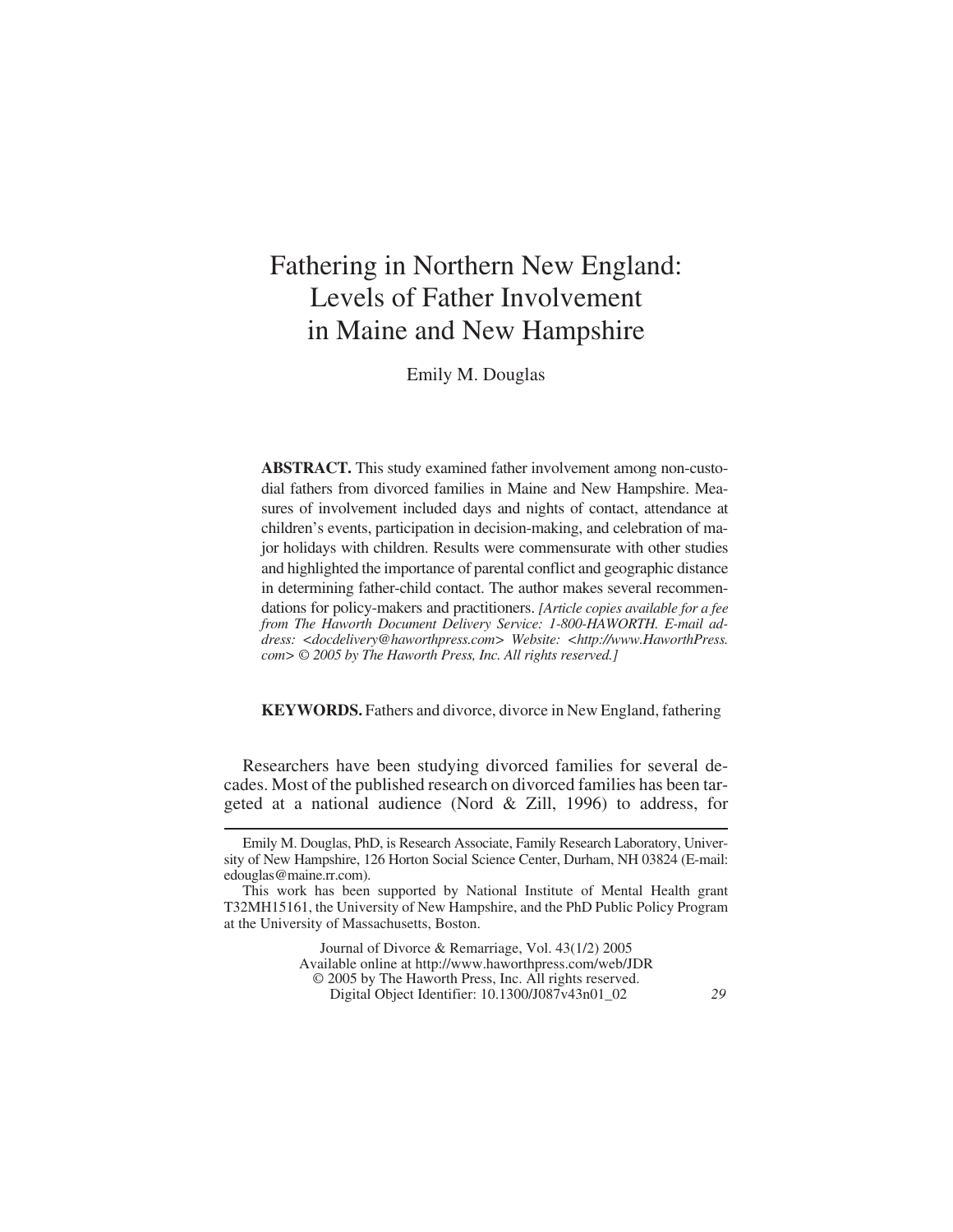example, trends in father-child contact, child well-being, or child support payment compliance. While it is important for scholars, practitioners and decision-makers to have a comprehensive understanding of the "state of divorced families" nationwide, with some minor exceptions (Roggman, Boyce, Cook, & Cook, 2002) most of our policies and programs for divorced families are targeted at the regional, state and local level. For example, a search for "fathering programs" on the website of the National Center for Fathers and Families (*[http://www.ncoff.gse.](http://www.ncoff.gse) upenn.edu/*) returns 10 national programs and 306 regional programs. Policies such as parenting plans, presumptions for joint custody, mandated mediation and divorce education programs are directed and enforced at the state-level, while father involvement programs are targeted at the county or city level.

Most studies show that demographic factors are important predictors in determining a divorced family's level of functioning (Arditti, 1992; Candian & Meyer, 1998; Maccoby & Mnookin, 1992). Because demographic factors such as race, income and education levels differ by region, the characteristics and levels of functioning of divorced families are likely to differ as well (U.S. Census Bureau, n.d.). Families with different characteristics need programs and policies with different strengths; however, without specific information about regional family characteristics, it can be impossible for decision-makers to design and implement policies and programs that match the needs of the families in a given population.

The purpose of this paper is to provide this type of needed information about divorced families, specifically father involvement, in northern New England. First, the author will discuss the history of father involvement initiatives in Maine and New Hampshire, followed by a brief outline of the literature on divorced families and finally, the goals and research questions of the current study.

## *MAINE AND NEW HAMPSHIRE*

The legislatures within the states of Maine and New Hampshire have displayed significant interest in the topic of divorced families for several decades. New Hampshire was among the first states in the union to implement a presumption for joint legal custody in 1981 (Title XLIII, Domestic Relations, N.H. Rev. Stat. Ann. §458:17, II), followed by an exemption for this custodial arrangement for families of violence in 1989 (Title XLIII, Domestic Relations, N.H. Rev. Stat. Ann. §458:17,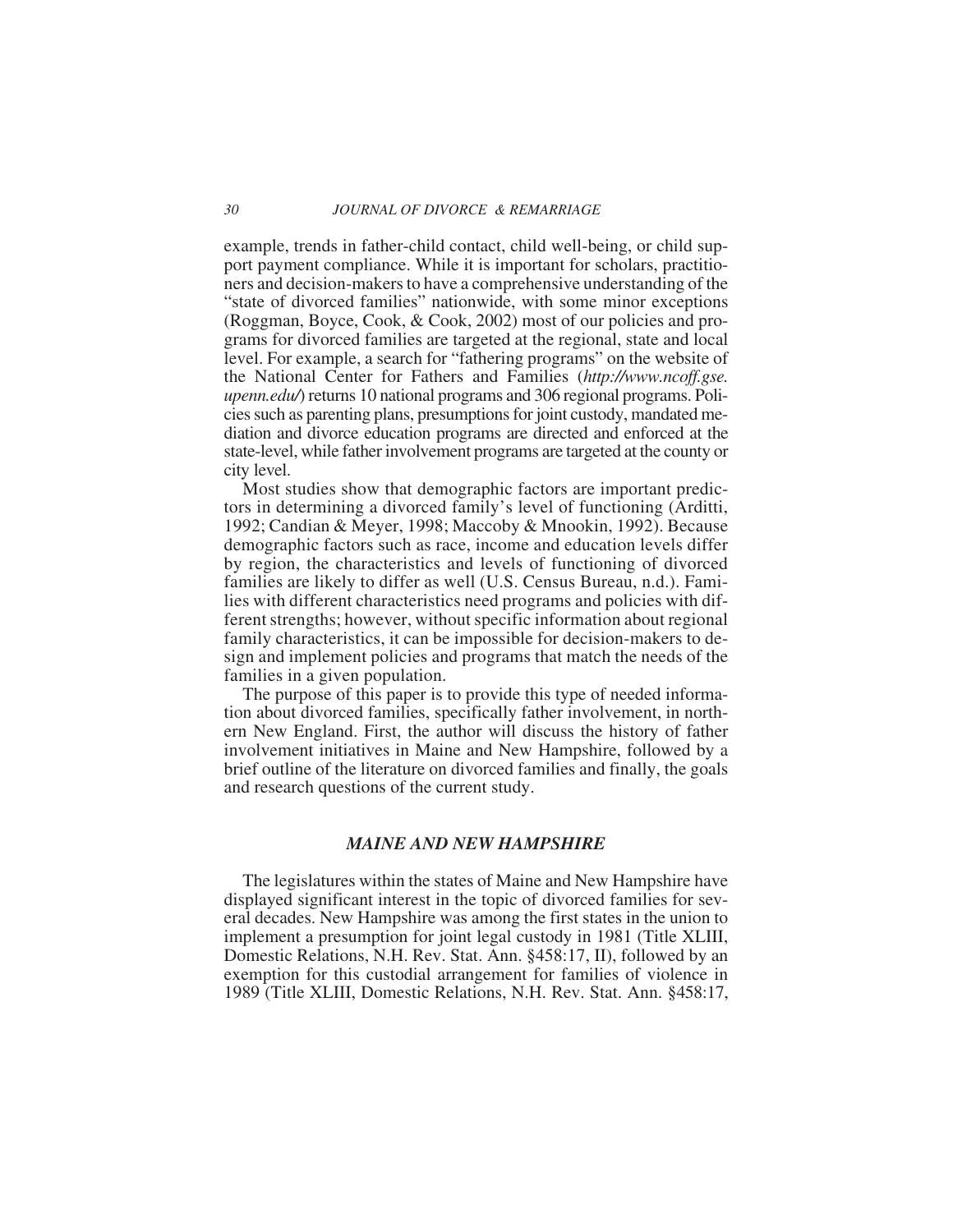*Emily M. Douglas 31*

II-c). It also has a mandated divorce education program for all divorcing parents (Title XLIII, Domestic Relations, N.H. rev. Stat. Ann. §458D:2). Maine has a statute mandating mediation for couples that are unable to resolve their divorce and in 2001 (Title 19-A, Domestic Relations, Me. Rev. Stat. Ann. §251), passed a law stating the if a parent makes a request for joint custody and it has been denied, the reason for rejection must be stated in writing by the court (Title 19-A, Domestic Relations, Me. Rev. Stat. Ann.§1653-2D). More recently, in 2002, Maine created a legislative commission to study the involvement of fathers in the lives of their children (Me. Resolve 2001, Chapter 121).

There is evidence that Maine and New Hampshire fathers have had an interest in increasing their level of involvement with their children. New Hampshire has had active fathers' rights groups, including Fathers United for Equal Justice and the National Coalition of Fathers and Children. In 2000-2001, there was a legislative commission to study the status of men, part of which was dedicated to addressing issues of father involvement (New Hampshire on the Commission to Study the Status of Men, 2001). Maine has also had fathers' rights advocacy groups including Coalition Organized for Parental Equality and Maine Dads (Douglas, 2002).

# *REVIEW OF THE LITERATURE*

National statistics indicate that noncustodial, divorced fathers are not very involved in the lives of their children. Stephen, Freedman and Hess (1993) used data from the 1987-1988 National Survey of Families and Households to assess the amount of contact children have with their noncustodial parents. Their sample consisted of 943 mothers who had been separated from their spouses for at least 12 months. According to the mothers in the sample, within the past year, 22.7% of fathers saw their children at least once a week; 18.6% of children saw their father a few times a month; and 29.3% of the children did not see their fathers at all. The results further indicated that 75.4% of the children did not spend as much as one week with their father in the previous year. However, this figure may not be entirely accurate. Often, children of divorce spend part of a week with each parent, (even if only for one night with the noncustodial parent). Therefore, children may not spend a complete week with either parent during any time of the year. The wording of this question may have led respondents to answer the question inaccurately.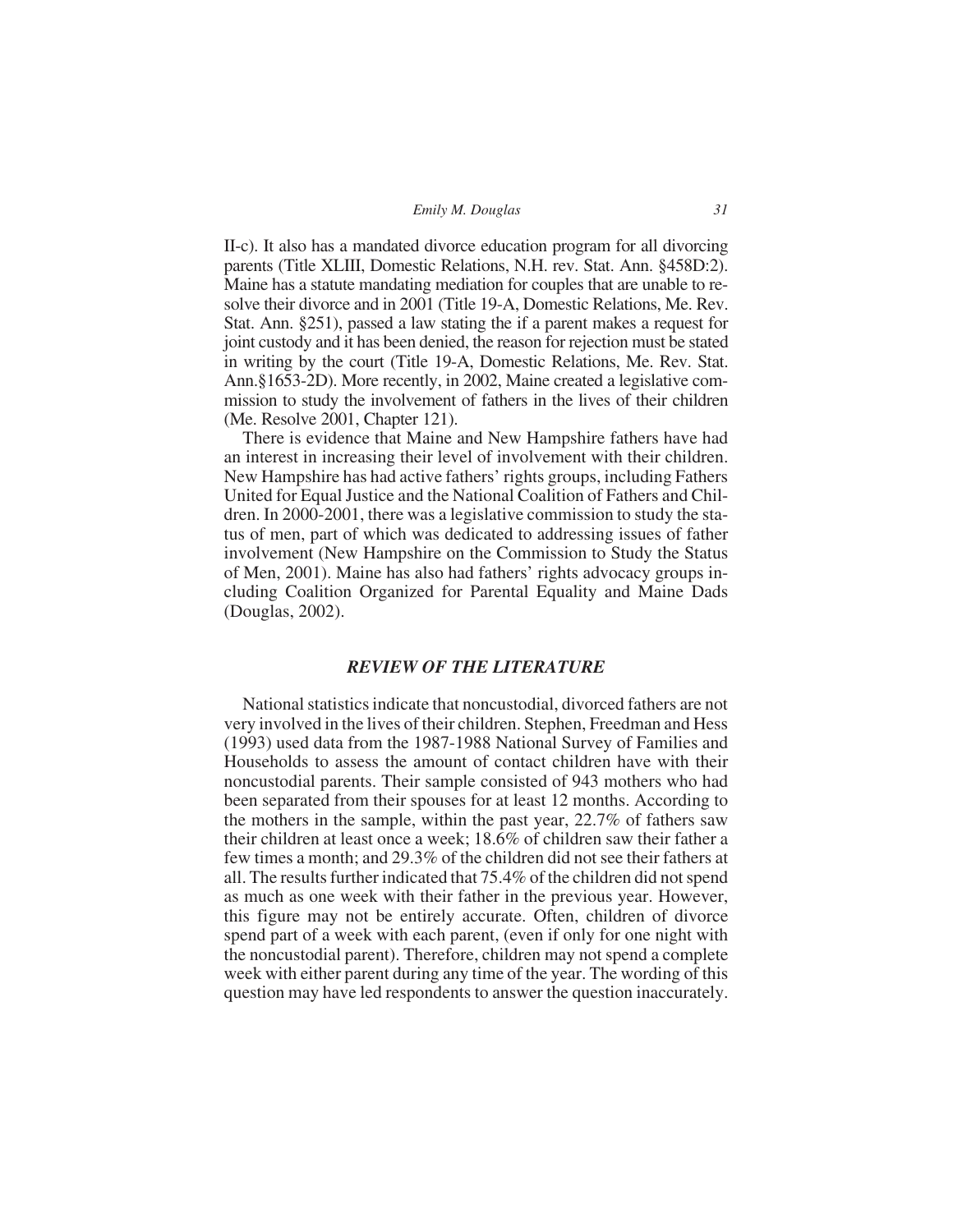Seltzer (1991) also used this dataset to research father involvement of divorced fathers and found similar results.

Seltzer and Bianchi (1988) considered parent-child contact patterns among noncustodial parents using data from the 1981 National Health Interview Survey and Child Health Supplement, conducted by the Census Bureau. The sample size for this study included 15,416 children. Of children who lived with their biological mother, 35.2% never see their father, 10.2% see their father 1-3 times a month and 14.5% see their father at least once a week.

Seltzer, Schaeffer and Charng (1989) investigated family relationships after divorce using the 1985 Wisconsin Children, Incomes, and Program Participation dataset, where all of the custodial parents in the sample were mothers. Using a sample of 180, they found that mothers reported that 23% of the children had not seen their fathers in the past twelve months; 27% saw their fathers once or twice a month; and 32% saw their fathers once a week or more. Also conducted during a similar time frame, Ahrons and Miller (1993) completed a longitudinal study on divorced families and found more optimistic results. They followed 128 divorced parents (64 couples) for the five-year period immediately following their divorces between 1979-1984 and found that, on average, children stayed with their fathers two or three nights per month. Paternal involvement remained fairly constant over this period, with fathers responding that they were "somewhat" involved in the parenting of their children.

Koch and Lowery (1985) also found more frequent contact between fathers and children in their small sample of 30 fathers who, on average, had been divorced for eight months. They found that half of fathers reported a pattern of weekly contact, 20% bimonthly contact, 10% monthly contact and 20% reported seeing their children less than monthly. It should be noted, however, that more frequent contact during the first two years of separation or divorce is a common phenomenon and does not necessarily predict high levels of contact for the future (Seltzer, 1991).

In the largest national study to date, Nord and Zill (1996) assessed the amount of contact that children have with their noncustodial fathers. Using data that was collected in 1990 and with a sample size of 5,777,726 families, they determined that 33.9% of children do not have contact with their fathers. Of children who do see their fathers, 22.8% saw their fathers once a month or less, 11.2% saw their fathers "one to two" times a month, 12.8% saw their fathers "two to four" times a month and 19.3% saw their fathers once a week or more. A more recent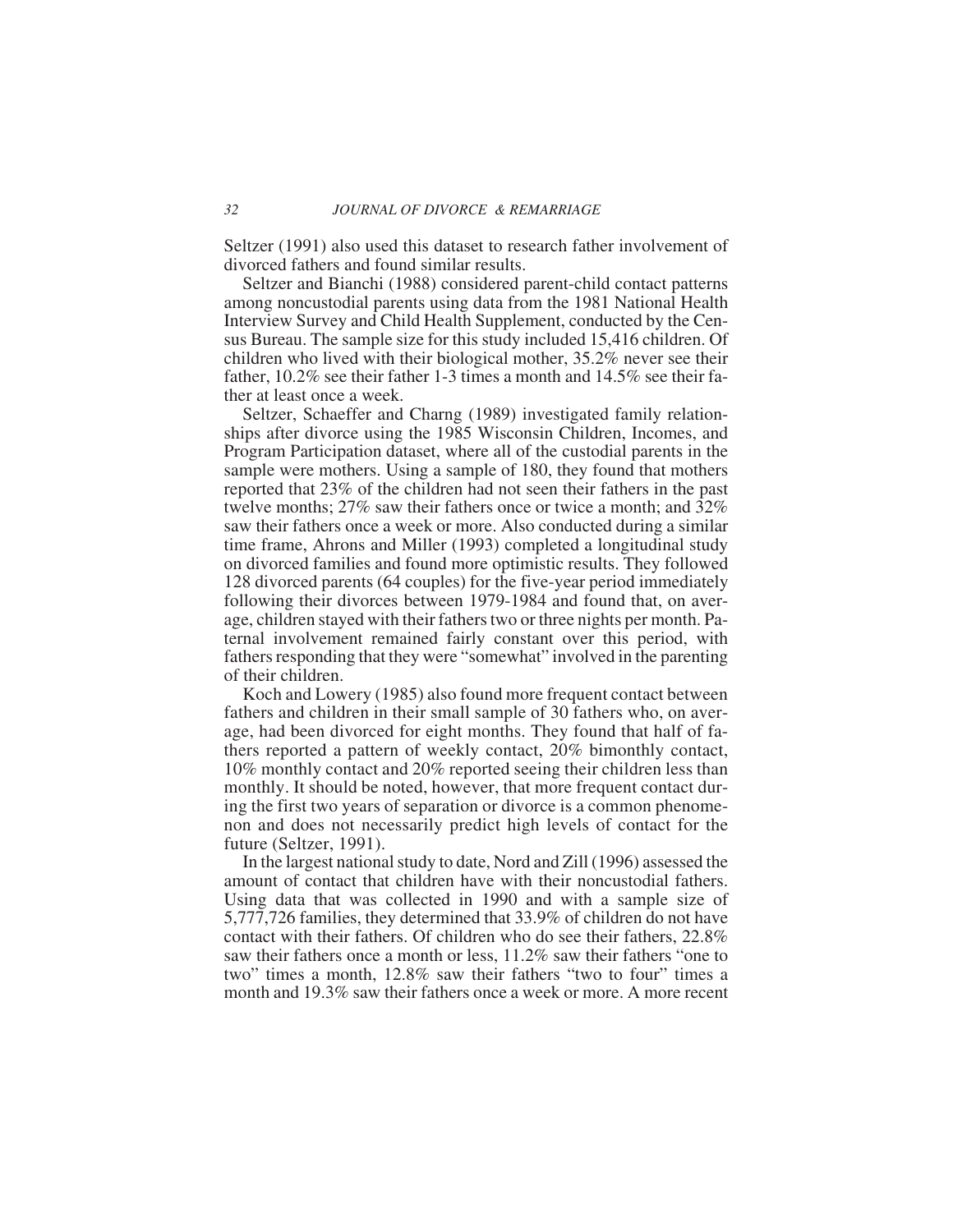| Emily M. Douglas | 33 |  |
|------------------|----|--|
|                  |    |  |

study from the National Center for Education Statistics (1997) with a sample size of 5,400 noncustodial fathers, found that 25% did not see their school-aged children in the past year. This study also found that of fathers who had child contact, 22% had attended at least one school event in the past year. Family income, level of education, and mother's marital status were positively associated with father involvement in children's activities.

In sum, most studies indicate that divorced fathers do not have frequent contact with their children. Roughly 20 to 30% of children see their fathers at least once a week, approximately 30% of children see their fathers infrequently enough that it is counted on a monthly basis and another 30% children do not have contact with their fathers at all.

### *CURRENT STUDY*

The present study addresses what many other scholars have studied thus far–contact between fathers and their children. However, this paper provides a special focus on the northern New England states of Maine and New Hampshire, a region that has been unexplored with regard to divorced families. There are several other unique aspects of this study. First, data was collected from fathers instead of from mothers. While there is always an element of risk in asking subjects to report about their own behavior, this technique is no less risky than asking mothers to report about the behavior of their ex-husbands–a technique that many researchers have used (Nord & Zill, 1996; Seltzer, 1991; Seltzer & Bianchi, 1988; Seltzer et al., 1989; Stephen et al., 1993).

Second, fathers were asked to report about the contact that they have with their children using a four-week calendar. In previous studies, families have often been asked to select how often children have contact with their fathers using questions such as, "several times a month," or "at least once a week." Questions such as this do not accurately capture the complexities of divorced families, such as a schedule where a child lives with the father for the summer and the mother for the school year, or a schedule where a child rotates between households every two weeks or the "two-two-split" schedule where a child spends two weekdays with each parent and then alternates weekends between homes. Thus, the data collection technique that was used in this study to assess contact was intended to capture a more accurate picture of contact between fathers and their children. Third, the author included measures of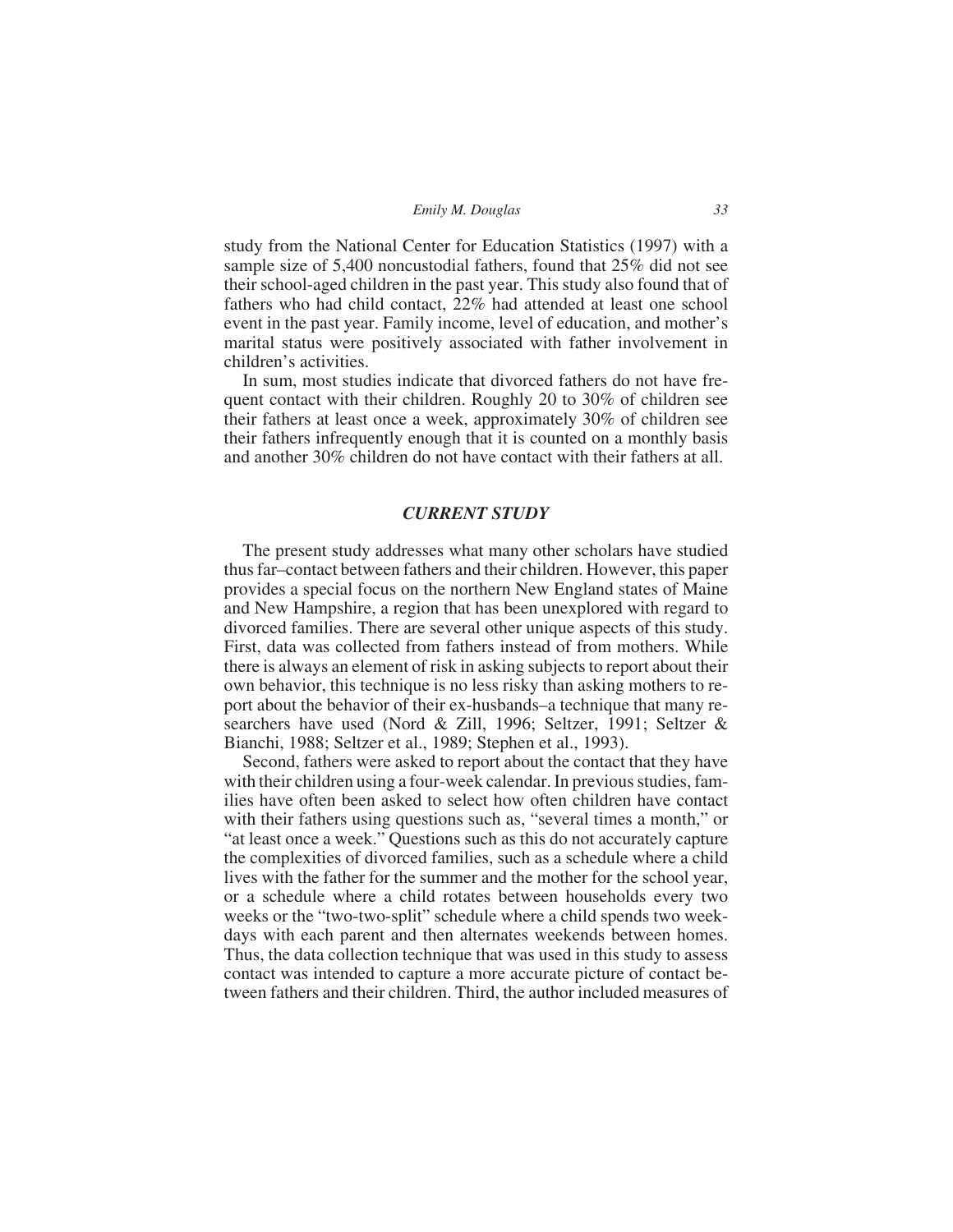contact between fathers and children for both days and *nights*, something that is often over-looked in the literature on divorced families.

The research questions investigated in this study were:

- 1. What is the level of involvement that divorced, noncustodial fathers in northern New England have with their children on the following factors?
	- a. Days and nights of contact per month
	- b. Celebrating a major holiday with the child
	- c. Attendance at school events and extracurricular activities
	- d. Participation in decision-making about child's life
- 2. What demographic and personal factors are related to father involvement?

# *METHOD*

This study was conducted through the use of a mail survey that was administered in October, 2000-January, 2001 to Maine and New Hampshire fathers who were divorced between 1996 and 1998.

### *Procedure*

The sample for this study was drawn from court records in 6 counties within the states of Maine and New Hampshire (3 counties from each state). Fathers were selected for participation if: (1) their divorce was initiated and finalized between 1996 and 1998, (2) they lived within the United States at the time of their divorce, and (3) as of 2001, they still had a minor child. Following the techniques of Dillman, (1978; 2000) between October, 2000 and January, 2001, a mail survey was administered to potential respondents a total of 3 times, in addition to a reminder/thank you post card. Using this technique, the author obtained a 39% response rate. This is somewhat lower than Dillman reports and lower than the author has obtained in previous (unpublished) research. However, divorced fathers are a difficult population to contact; furthermore, the survey was administered during the November and December holidays, which Dillman does not recommend.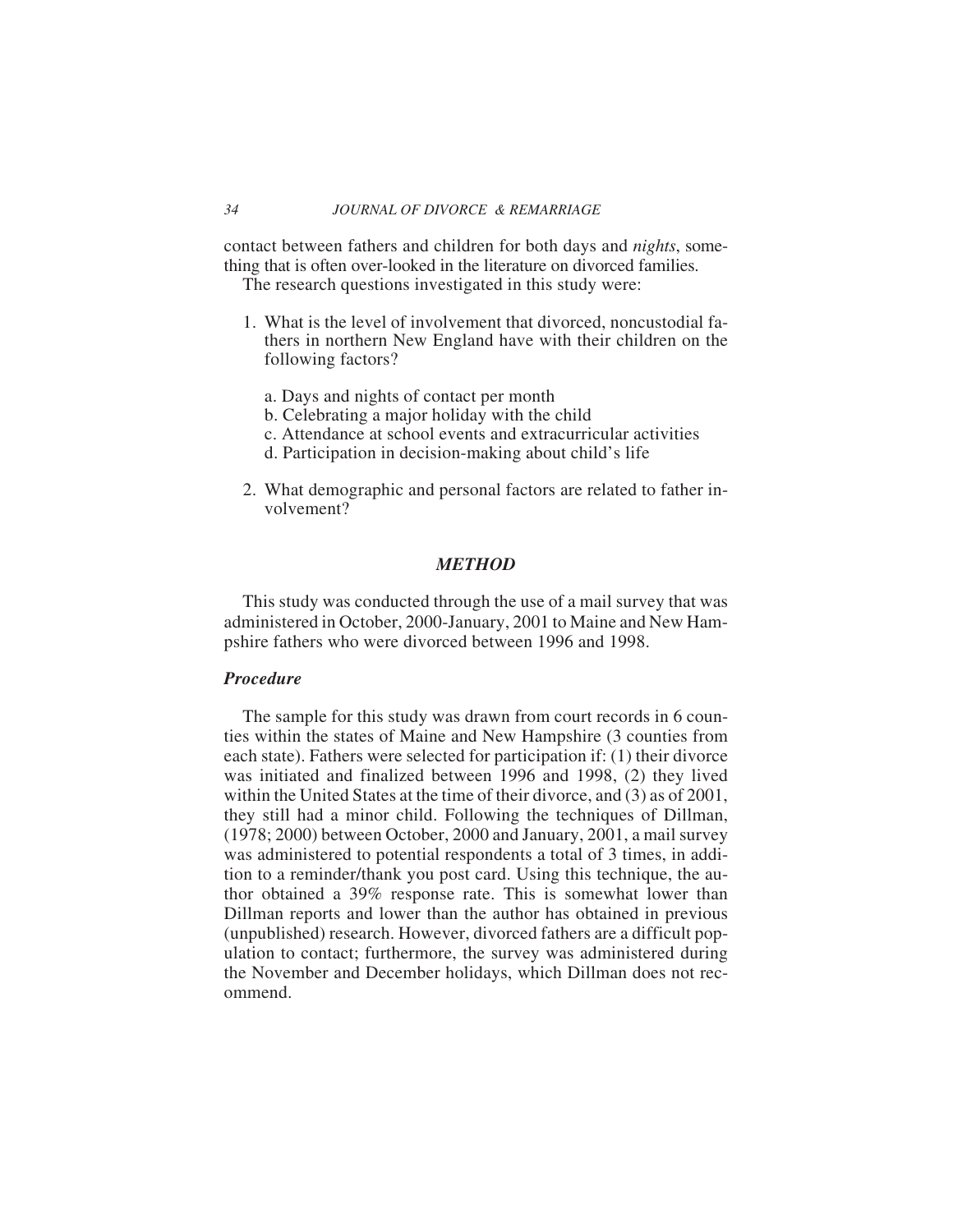*Emily M. Douglas 35*

## *Participants*

The participants of this study consisted of 127 divorced fathers who lived in the states of Maine or New Hampshire at the time of their divorce and who had no physical custody of their children. (This is a sub-sample of a larger study involving 316 divorced fathers with varying types of physical custodial arrangements.) The sample was overwhelmingly white, which is representative of both of these New England states, with the mean age of the participants at 39.38. Fathers reported a mean household income of \$43,000 and an education level that is commensurate with having obtained some college education, but not a full degree. These demographics are similar to the general population in Maine and New Hampshire (U.S. Census Bureau, 2000).

The vast majority of fathers, 91%, had joint legal custody or joint decision-making power. With regard to martial status, 40% of the fathers reported having re-married, 21% were living with a partner and 39% had remained divorced/single. A high percent of fathers, 42%, reported living with children–either their partner's children, or children who had been born since their divorce. The fathers in this study live within close proximity to their children, with 50% reporting that they live within 10 miles of their children and another 15% within 30 miles. Only 15% of the fathers lived more than 100 miles from their children, with a median of 15 miles between fathers and their children. As a way to randomly select one child about whom they should report, fathers were asked to report about their eldest child. Fifty-two percent of these "target" children were boys; their mean age was 10.8.

### *Measures*

The author designed the questionnaire for this study in which fathers were asked to report on their various levels of involvement such as days and nights of contact, attendance at children's events, participation in decision-making, custodial arrangements, and demographic information. Table 1 illustrates some of the survey questions.

Fathers were asked to use a blank four-week calendar to record the number of days and nights that they regularly had contact with their children (as displayed in Table 2). When fathers reported that they only saw their children during summers and holidays, the annual number of days of contact was divided by 12 to replicate a monthly schedule of contact. Other measures included fathers' attendance at school events and extracurricular activities (categorical variables), the geographic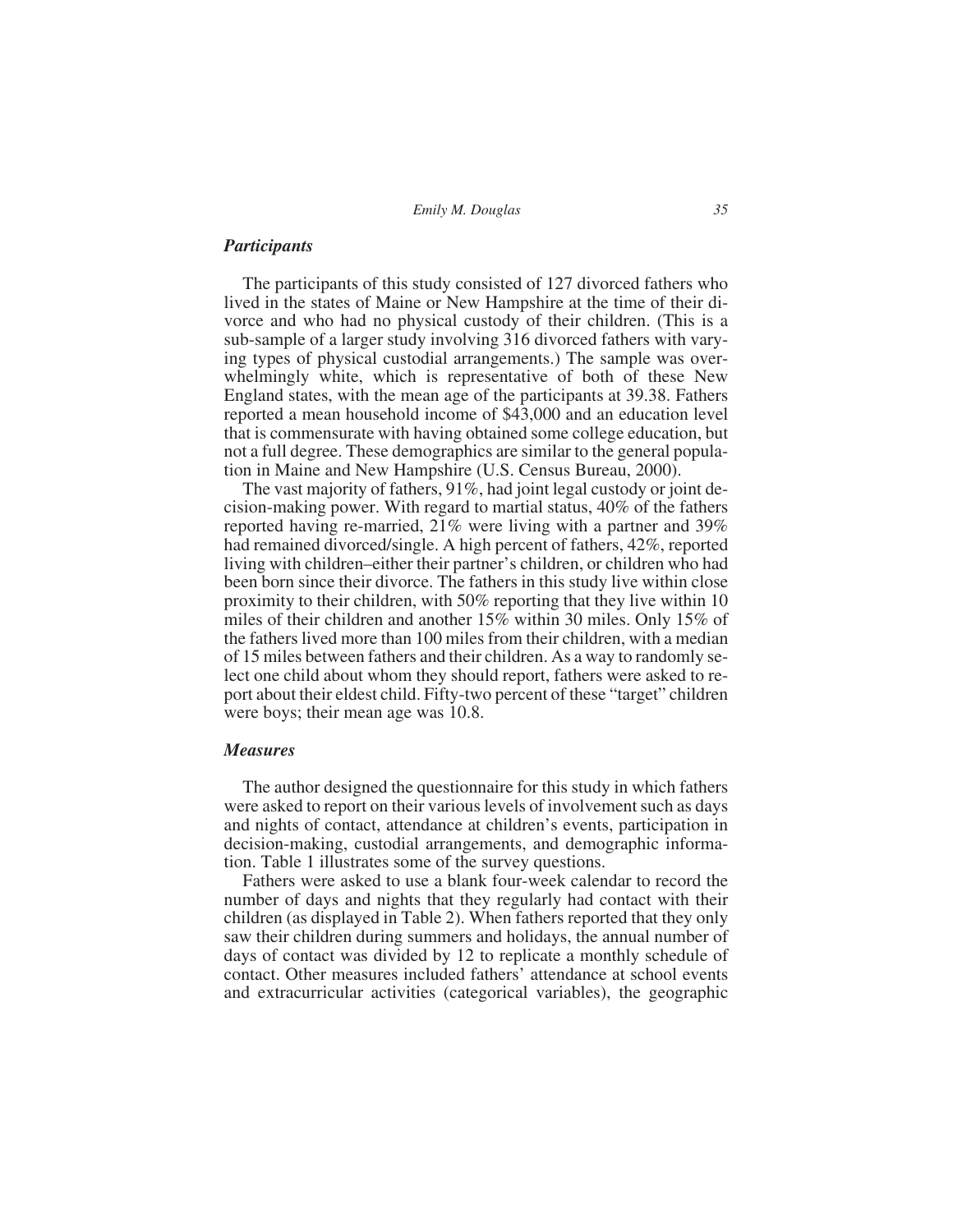# TABLE 1. Selected Survey Topic Areas and Sample Questions

| Topic Area                  | <b>Survey Question</b>                                                                                                                                                                                                                                                                                                                                                                                                                       |
|-----------------------------|----------------------------------------------------------------------------------------------------------------------------------------------------------------------------------------------------------------------------------------------------------------------------------------------------------------------------------------------------------------------------------------------------------------------------------------------|
| Daily or nightly contact    | Fathers were asked to check regular days and nights of contact on a four week calendar.                                                                                                                                                                                                                                                                                                                                                      |
| School activities           | In the 1999-2000 school year, how many times did you attend or visit your target child's school for an event,<br>such as a sporting event, school performance, volunteer activity, open house, or parent-teacher<br>conferences? $(1 = \text{None}, 5 = 10 \text{ or more})$                                                                                                                                                                 |
| Extra-curricular activities | How about non-school extracurricular activities such as music lessons/concerts, dance lessons/recitals,<br>religious activities, scouting events, etc.? How many of these events have you attended in the last 12<br>months? $(1 = \text{None}, 5 = 10 \text{ or more})$                                                                                                                                                                     |
| Decision-making about child | Sometimes when parents divorce one of the parents makes most of the decisions regarding the life of the<br>child, such as education, medical attention, religious training, and extracurricular activities. However, other<br>times parents share these activities. Which of the following statements best describes your situation?<br>$(1)$ = Mom makes all, 2 = Mom makes most, 3 = Share equally, 4 = Dad makes most, 5 = Dad makes all) |
| Celebration of holidays     | Within the past 12 months, did you celebrate a holiday, such as a birthday, Christmas, or another significant<br>holiday with your child? $(1 = yes, 0 = no)$                                                                                                                                                                                                                                                                                |

# *36*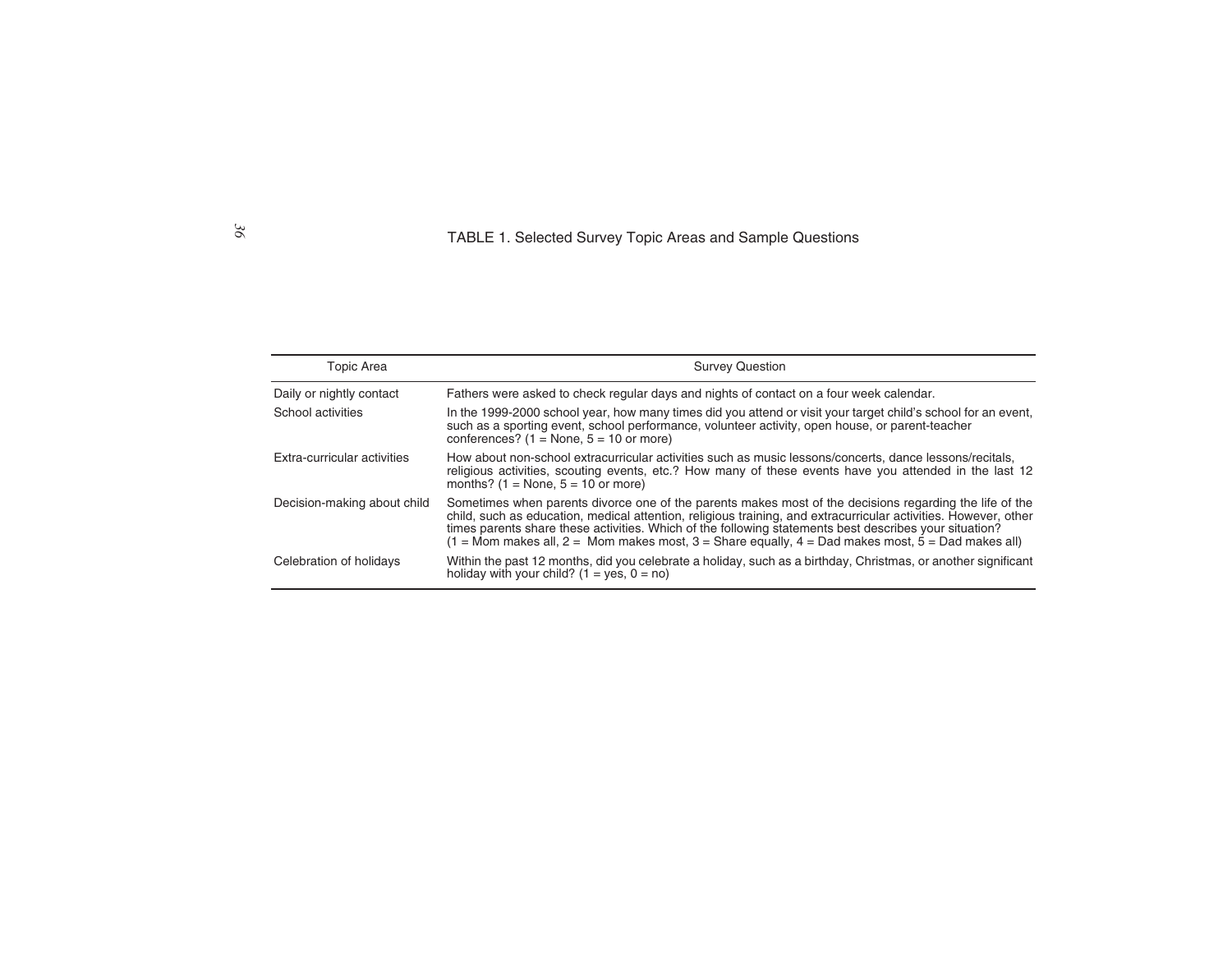TABLE 2. Survey Questions Addressing Contact Between Father and Child

**The following questions ask you about how often you usually spend time with your target child. Please think about the regular schedule you have with your child in a** <u>usŭal month</u>. On the calendar below, place a check on each <u>day</u> that you normally<br>spend <u>any</u> time with your child. For example, if you have supper together every<br>Tuesday night, then you would place a check on each Tuesd **the schedule with your child varies between the school year and summer vacation** pens most frequently (for example, the school year) in the calendar below.

|  |  |  |  |  |  |  |  | Please indicate <b>DAYS</b> that you usually spend ANY time with your child. |  |  |
|--|--|--|--|--|--|--|--|------------------------------------------------------------------------------|--|--|
|--|--|--|--|--|--|--|--|------------------------------------------------------------------------------|--|--|

| <b>Sunday</b> |    | <b>Monday</b> | Tuesday         | Wednesday | <b>Thursday</b> | Friday | <b>Saturday</b> |
|---------------|----|---------------|-----------------|-----------|-----------------|--------|-----------------|
| □             |    | 2             | 3               | П<br>4    | 5               | 6      |                 |
|               | 8  | 9             | 10 <sup>1</sup> | 11        | 12              | 13     | 14              |
|               | 15 | 16            | 17              | 18        | 19              | 20     | 21              |
|               | 22 | 23            | 24              | 25        | 26              | 27     | 28              |

distance between fathers and their children (continuous variable), as well as how much child support fathers pay each month (continuous variable). A measure addressing father participation in the decisionmaking about major event's in their children's lives was included in the questionnaire as well (categorical variable). Fathers were also asked to report about the amount of conflict that they have with the mother of their children. Fathers reported a mean of  $3.10$ , where  $1 = \text{very high con-}$ flict and  $5 = \text{very low conflict}$ . Finally, fathers reported on their adjustment to life post-divorce without their children. The mean rate of adjustment was 2.77, where  $1 = \text{very good adjustment}$  and  $5 = \text{very poor}$ adjustment.

#### *Analysis*

There were two parts of analysis for this study. First, data were tabulated to determine father-child contact and levels of involvement. In order to obtain means for the variables that measured fathers' attendance at children's activities, the variables were changed from categorical to continuous: the category of "1-3 times" was coded "2," "4-6 times" was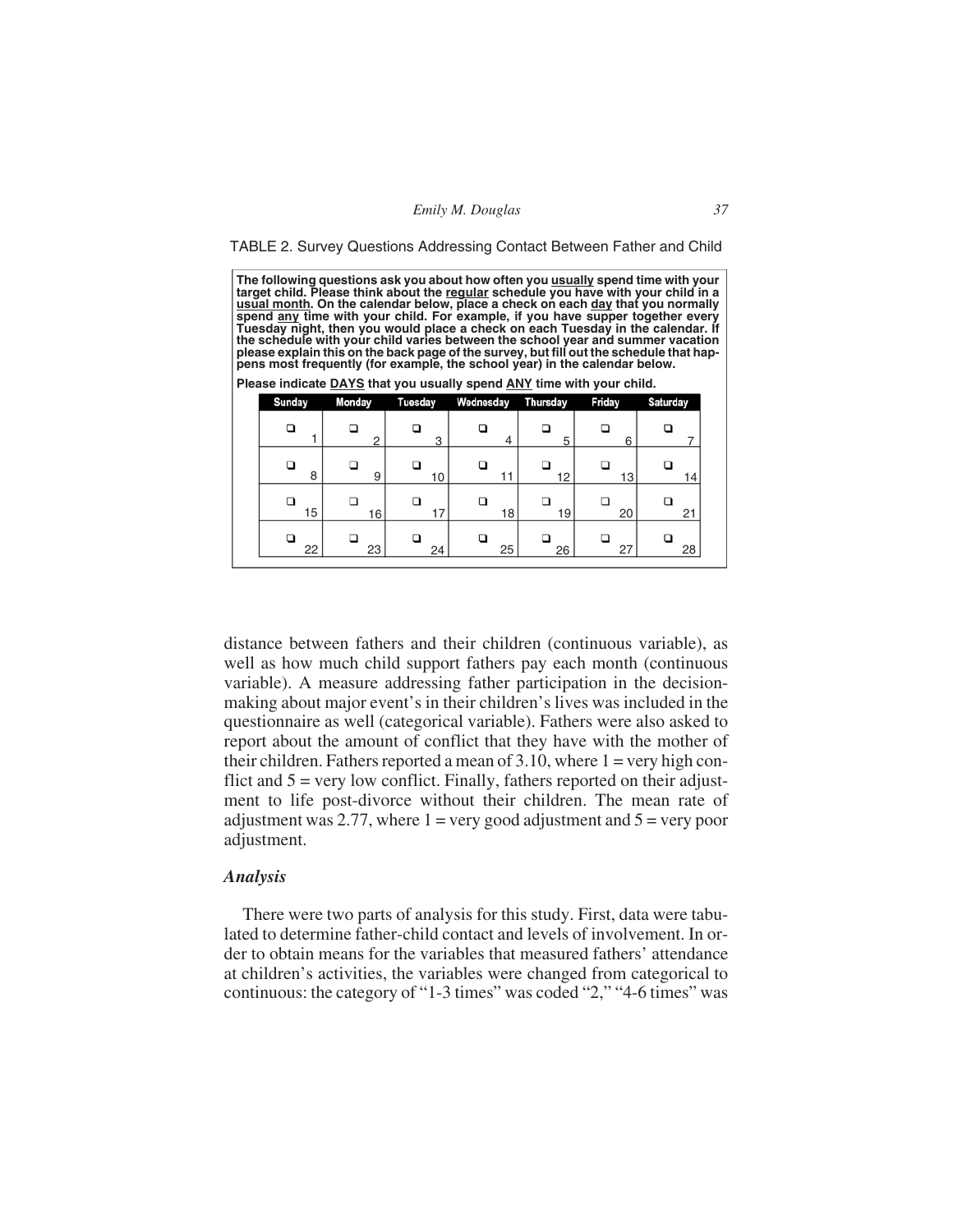coded "5," "7-10 times" was coded "8," and "more than 10 times" was coded "12."

The second set of analyses examined the relationship between demographic variables, personal factors and father involvement. The dependent variables in these analyses were days and nights of monthly contact, attendance at school events and extracurricular activities, celebration of holidays with children, monthly child support payment and participation in decision-making about child's life. The predictive factors in each of the models were father income, father level of education, father marital status, father age, if father lives with other children, target child age, sex of target child, geographic distance between father and child, mother-father conflict and father post-divorce adjustment. Logistical regression analysis was used to predict holiday celebrations with children, multinomial logistical regression was used to predict father participation in decision-making, and ordinary least squares regression was used for all other analyses.

# *RESULTS*

### *Prevalence of Father Involvement*

Fathers reported seeing their children a mean number of 7.44 days per month. The median number of days of father-child contact was 6. Approximately one-tenth (12.5%) of the fathers reported never seeing their children on a regular basis. Of fathers who do see their children each month (excluding the "never" fathers), child contact was 8.56 days a month, with a median of 8 days. Fathers saw their children fewer nights each month, with a mean of 4.22 and median of 4 nights per month. One-fifth (21.01%) of fathers reported that their children never regularly spent the night when them. Tabulations of nightly contact excluding those who reported "never" resulted in a mean number of 5.3 nights per month, and a median of 4.

Table 3 displays father attendance at school events and extracurricular activities. Roughly one-third of fathers did not attend any school events or any extracurricular activities within the past twelve months. Of the fathers who did attend, there were peaks in attendance in the "1 to 3" category and the "over 10" category. The mean rates of attendance at school events and extracurricular activities were 3.8 and 4.3, respectively; the median for attendance at both types of events was 2.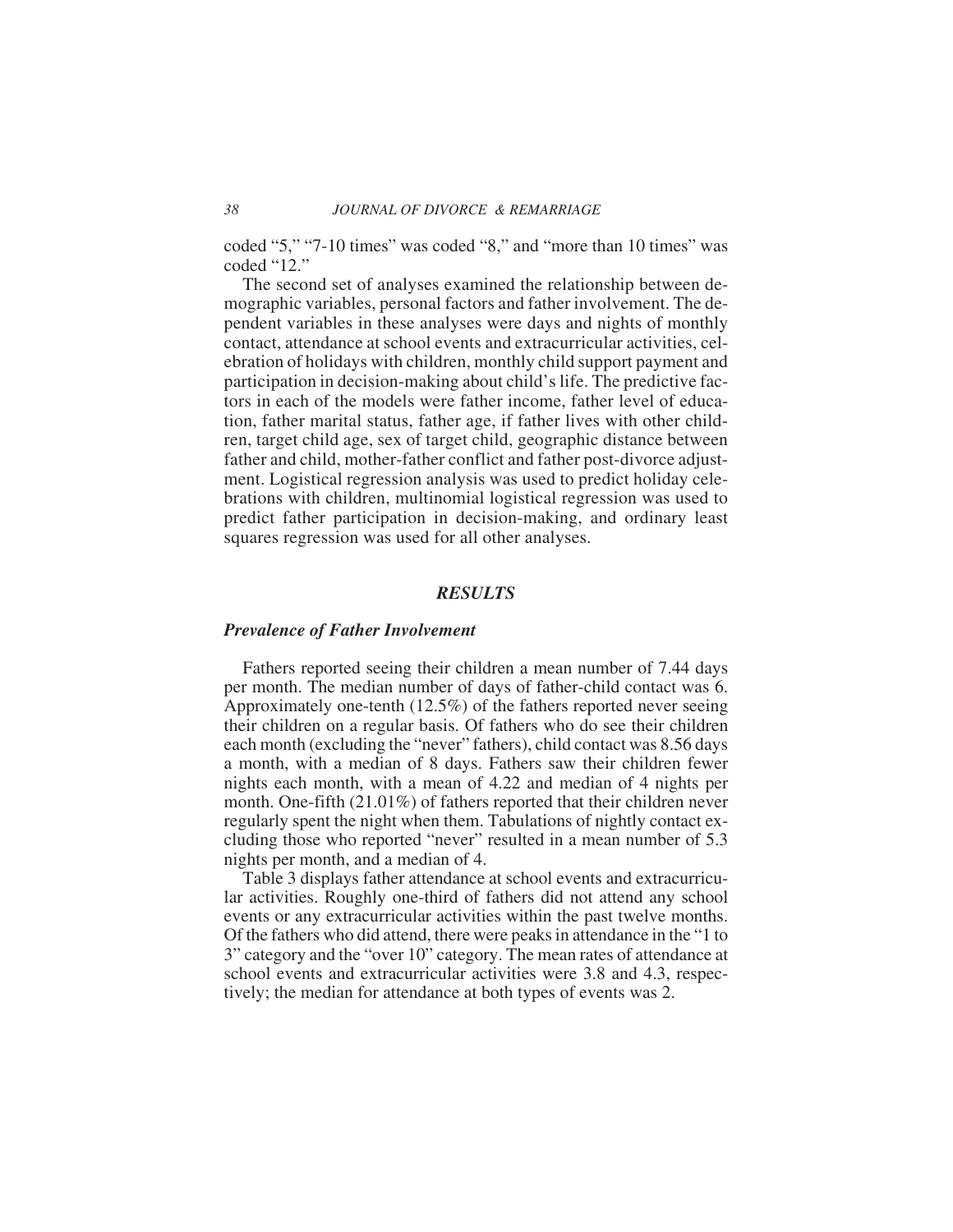

TABLE 3. Father Involvement at School Events and Extracurricular Activities

Attendance at Children's Events

Most fathers, 86.8% reported celebrating a major holiday, such as a birthday or Christmas, with their children in the past twelve months. With regard to child support payments, fathers reported that they were obligated to pay \$514 a month in child support; they reported actually paying \$511.

None of the fathers reported making "most" or "all" of the decisions about their children's lives. Fathers responses about decision-making were fairly equally distributed among the remaining categories, with 32% of fathers reporting that mothers make "all" the decisions about their children, 36.8% reported that mothers make "most" of the decisions and 31.2% of fathers reported that they equally share in the decision-making about their children.

### *Predictors of Father Involvement*

Table 4 displays the results of the ordinary least squares regression. The strongest predictors of father involvement were mother-father conflict and geographic distance between fathers and their children. Fathers who reported lower levels of conflict with the mothers of their children saw their children more days per month, attended more school events and extracurricular activities, and were more likely to have celebrated a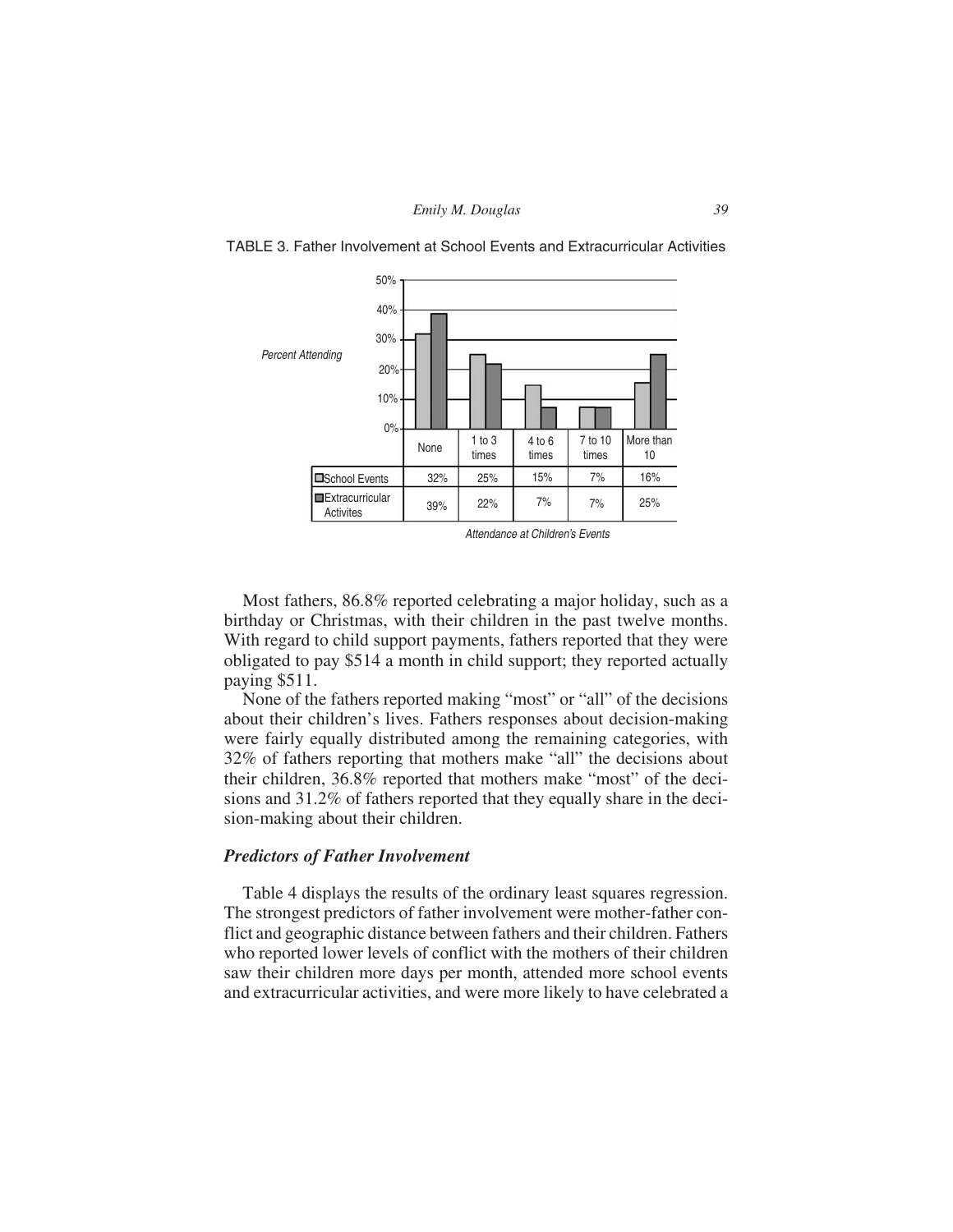TABLE 4. Regression Analyses, Summary for Predictors of Father Involvement

| Independent Variable                                        | B        | <b>SEB</b> | β          |
|-------------------------------------------------------------|----------|------------|------------|
| Days of Contact Between Fathers and Children <sup>a</sup>   |          |            |            |
| Father level of education                                   | .141     | .347       | .037       |
| Father level of income                                      | .618     | .327       | .184       |
| Father marital status: Married <sup>t</sup>                 | $-.927$  | 1.399      | $-.078$    |
| Father marital status: Lives with partner <sup>T</sup>      | $-.987$  | 1.464      | $-.069$    |
| Father age                                                  | .005     | .099       | .006       |
| "Target" child age                                          | $-.430$  | .161       | $-.296**$  |
| Father lives with additional children                       | $-1.417$ | 1.247      | $-.121$    |
| "Target" child is a boy                                     | $-.173$  | 1.042      | $-.015$    |
| Miles between father and "target" child                     | $-.004$  | .001       | $-.374***$ |
| Conflict between parents                                    | .798     | .378       | $.191*$    |
| Father's level of post-divorce adjustment                   | .298     | .575       | .048       |
| Nights of Contact Between Fathers and Children <sup>b</sup> |          |            |            |
| Father level of education                                   | $-.003$  | .254       | $-.001$    |
| Father level of income                                      | .594     | .240       | $.260*$    |
| Father marital status: Married <sup>t</sup>                 | .782     | 1.025      | .097       |
| Father marital status: Lives with partner                   | .474     | 1.072      | .049       |
| Father age                                                  | $-.050$  | .073       | $-.090$    |
| "Target" child age                                          | $-.218$  | .115       | $-.220$    |
| Father lives with additional children                       | $-1.051$ | .913       | $-.132$    |
| "Target" child is a boy                                     | $-.794$  | .763       | $-.100$    |
| Miles between father and "target" child                     | $-.002$  | .001       | $-.254**$  |
| Conflict between parents                                    | .401     | .277       | .141       |
| Father's level of post-divorce adjustment                   | $-.035$  | .421       | $-.008$    |
| Attendance at School Events <sup>c</sup>                    |          |            |            |
| Father level of education                                   | .075     | .088       | .082       |
| Father level of income                                      | .073     | .083       | .090       |
| Father marital status: Married <sup>t</sup>                 | .175     | .354       | .061       |
| Father marital status: Lives with partner                   | $-.389$  | .370       | $-.112$    |
| Father age                                                  | .036     | .025       | .180       |
| "Target" child age                                          | $-.042$  | .041       | $-.119$    |
| Father lives with additional children                       | $-.298$  | .315       | $-.105$    |
| "Target" child is a boy                                     | $-.164$  | .264       | $-.058$    |
| Miles between father and "target" child                     | $-.001$  | .000       | $-.422***$ |
| Conflict between parents                                    | .211     | .096       | $.208*$    |
| Father's level of post-divorce adjustment                   | $-.059$  | .146       | $-.039$    |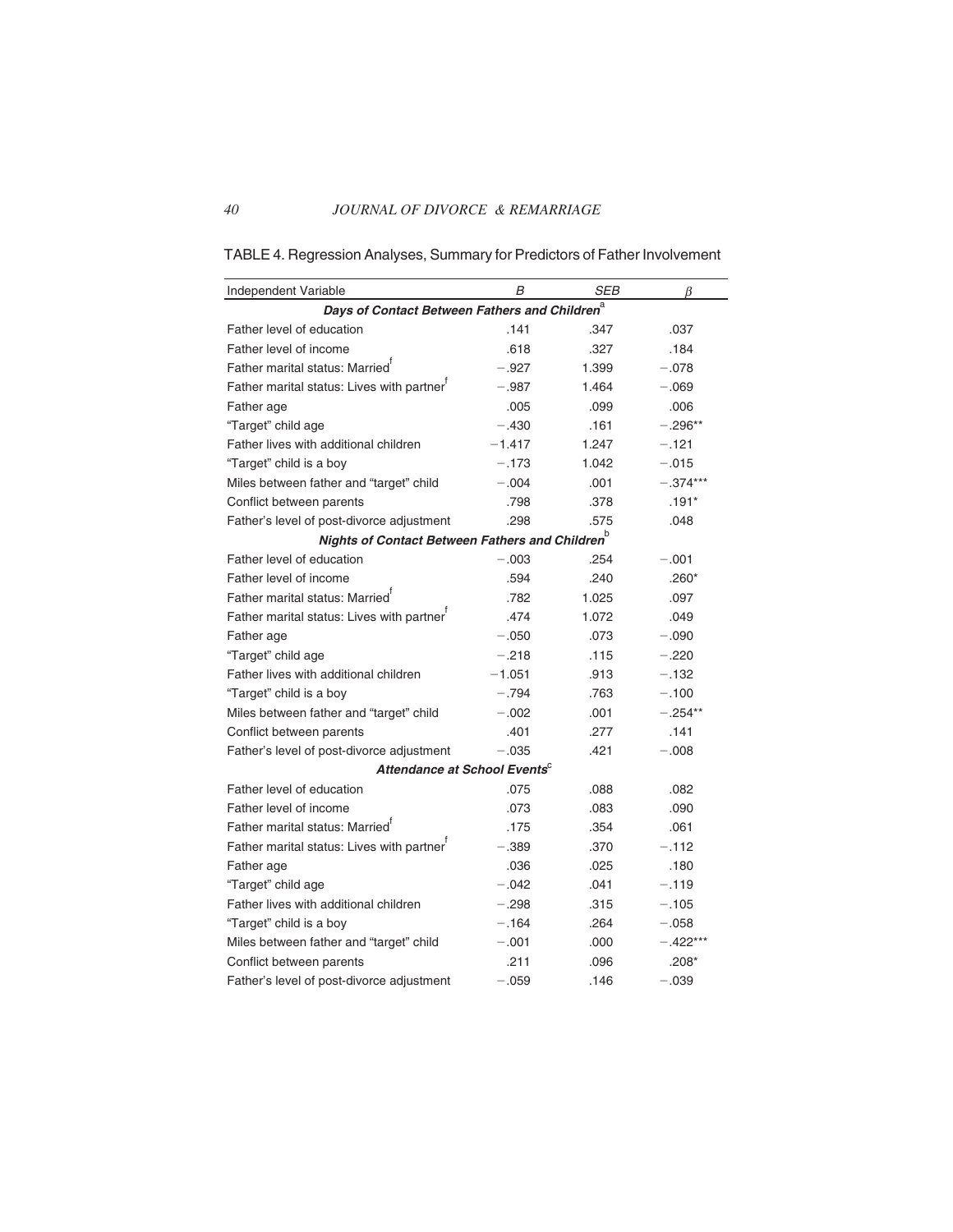*Emily M. Douglas 41*

| Independent Variable                                   | B         | <b>SEB</b> | ß         |  |  |  |  |
|--------------------------------------------------------|-----------|------------|-----------|--|--|--|--|
| $\overline{d}$<br>Attendance at Extracurricular Events |           |            |           |  |  |  |  |
| Father level of education                              | $-.180$   | .328       | $-.056$   |  |  |  |  |
| Father level of income                                 | .231      | .310       | .081      |  |  |  |  |
| Father marital status: Married <sup>T</sup>            | 1.068     | 1.323      | .106      |  |  |  |  |
| Father marital status: Lives with partner              | .109      | 1.384      | .009      |  |  |  |  |
| Father age                                             | .172      | .094       | .248      |  |  |  |  |
| "Target" child age                                     | .255      | .152       | $-.207$   |  |  |  |  |
| Father lives with additional children                  | $-.743$   | 1.179      | $-.075$   |  |  |  |  |
| "Target" child is a boy                                | $-.932$   | .986       | $-.095$   |  |  |  |  |
| Miles between father and "target" child                | $-.002$   | .001       | $-.216*$  |  |  |  |  |
| Conflict between parents                               | .884      | .357       | $.250*$   |  |  |  |  |
| Father's level of post-divorce adjustment              | $-.127$   | .544       | $-.024$   |  |  |  |  |
| Monthly Child Support Payments Made                    |           | е          |           |  |  |  |  |
| Father level of education                              | 26.288    | 23.790     | .102      |  |  |  |  |
| Father level of income                                 | 100.120   | 22.428     | $.436***$ |  |  |  |  |
| Father marital status: Married                         | $-.877$   | 95.852     | $-.001$   |  |  |  |  |
| Father marital status: Lives with partner <sup>T</sup> | 120.983   | 100.274    | $-.123$   |  |  |  |  |
| Father age                                             | 3.598     | 6.784      | .064      |  |  |  |  |
| "Target" child age                                     | 16.160    | 11.026     | .163      |  |  |  |  |
| Father lives with additional children                  | $-72.102$ | 85.420     | $-.090$   |  |  |  |  |
| "Target" child is a boy                                | $-22.460$ | 71.409     | $-.028$   |  |  |  |  |
| Miles between father and "target" child                | .020      | .064       | .028      |  |  |  |  |
| Conflict between parents                               | .678      | 25.891     | .002      |  |  |  |  |
| Father's level of post-divorce adjustment              | $-26.452$ | 39.401     | $-.062$   |  |  |  |  |

*Note:*  ${}^{a}R^{2} = .318, {}^{b}R^{2} = .212, {}^{c}R^{2} = .263. {}^{d}R^{2} = .154, {}^{e}R^{2} = .318, {}^{f}Reference category is "Single," * p ≤ .05, ** p ≤ .01, ***p ≤ .001$ 

major holiday with their children within the past 12 months ( $\beta = 1.318$ , Wald =  $8.067$ ,  $p = .005$ ). Fathers who reported lower levels of conflict were 3.7 times more likely to celebrate a major holiday with their children than fathers who reported higher levels of conflict with mothers. Parental conflict was also a significant predictor of participation in decision-making. Fathers who reported that mothers make "most" of the decisions about their children reported a level of conflict that was 3.1 times higher than fathers who reported equally sharing in the decisionmaking about children's lives.

Fathers who live further away from their children were less likely to be involved in their lives. These fathers spent fewer days and nights per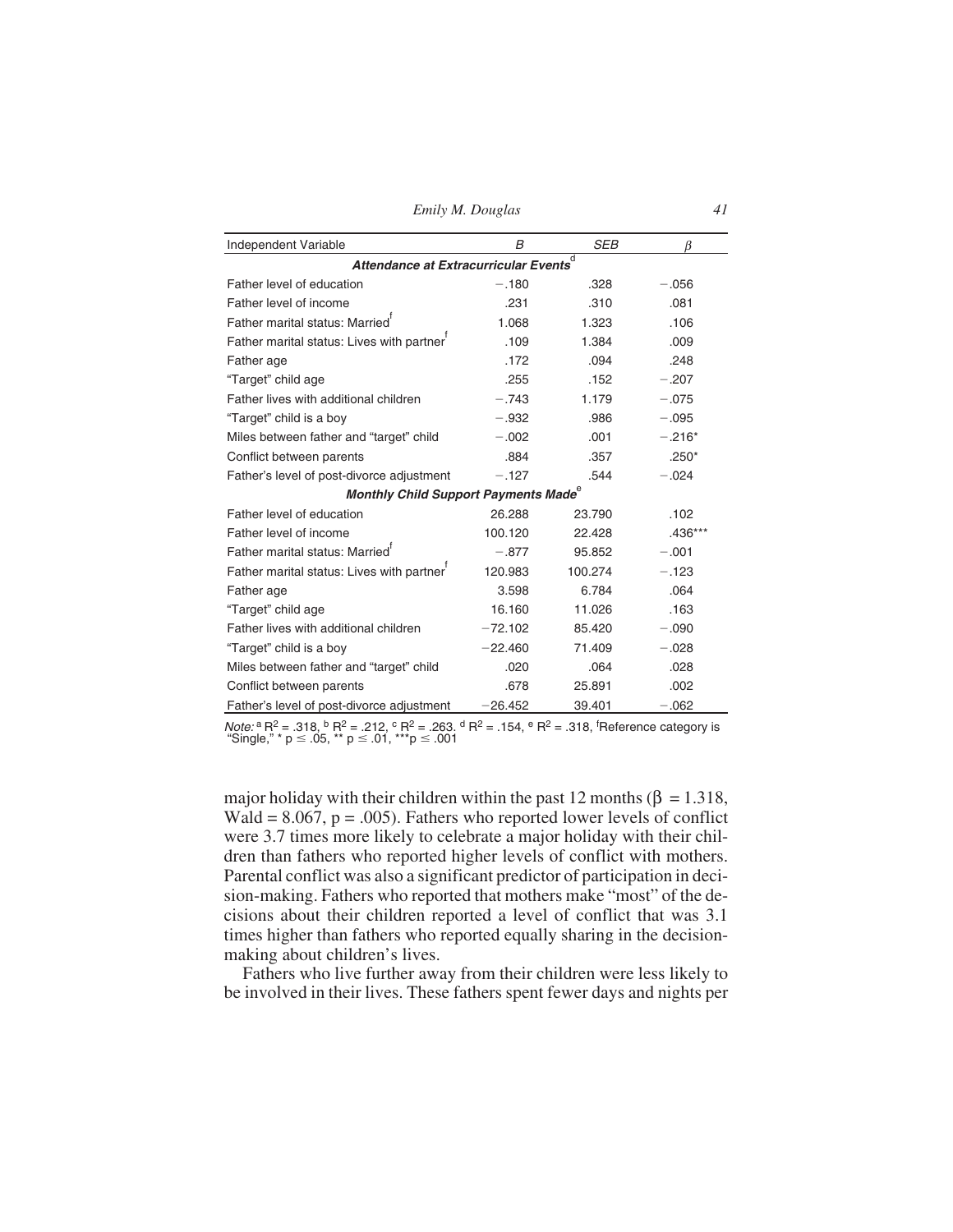month with their children and attended fewer of their children events and activities.

Income was a significant predictor of three kinds of father involvement. Fathers who had higher levels of income reported spending more nights with their children and paid more children support. Fathers with higher levels of income were 2.7 times more likely to celebrate a major holiday with their children than fathers with lower levels of income ( $\beta$  = .982, Wald = 5.973, p = .015).

Two child factors were predictors of father involvement. Fathers who reported having younger children reported spending fewer days per month with their children. Fathers who reported participating in decision-making equally with mothers were more likely to have female children than fathers who reported that mothers make most of the decisions about their children ( $\beta$  = -1.392, Wald = 4.700, p = .030, odds ratio = .249).

# *DISCUSSION*

The purpose of this study was to provide information about father involvement in the states of Maine and New Hampshire. The results indicate that although there are some differences, father involvement in these states is commensurate with father involvement in other areas of the country. Days of contact are somewhat higher, with a median of eight days of contact per month among fathers who see their children. This difference may be accounted for by the fact that father involvement across the country has recently been reported to be on the rise (National Center for Education Statistics, 1997); it may also be explained by a regional difference or respondent bias. Since few studies have focused on nights of contact between fathers and their children, this study could help to provide a baseline estimate of this type of involvement. Of the fathers in this study, one-fifth of fathers reported never regularly spending the night with their children. However, over one-quarter of the fathers spent the night with their children between four and five times a month.

The majority of the fathers in this study live relatively close to their children. Fifty percent of fathers lived within 10 miles of their children. Although this author chose to report the median number of miles between fathers and children because it is a better measure of the actual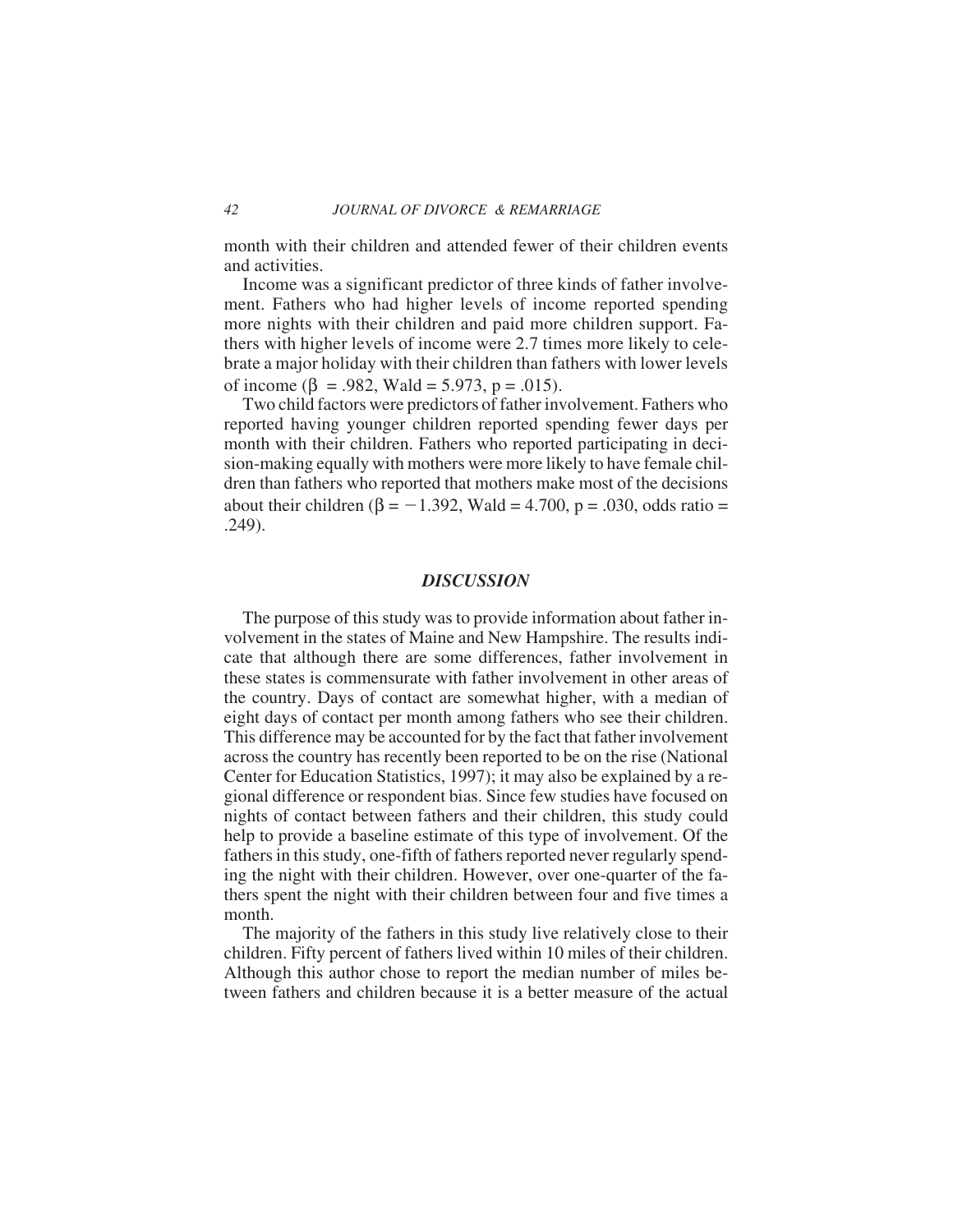*Emily M. Douglas 43*

distance, a mean of 241 miles is comparable to other studies that reported means between 177 and 388 (Arditti, 1992; Stephen et al., 1993).

The finding that roughly 25% of the fathers reported attending a school event or an extracurricular activity is similar to other findings regarding school events (National Center for Education Statistics, 1997). The participation of fathers in decision-making has been studied by Seltzer (Judith A. Seltzer, 1991) who found that of fathers who discuss their children with their ex-wives, over 50% have no influence on the decisions made about their children's lives. Only 30% of the fathers in this study reported no participation in decision-making. This latter finding is noticeably smaller than what Selzter found using data from 1987- 1988, which may reflect further changes in the involvement of divorced fathers. The fathers in this study reported a very high level of compliance with child support orders. As found in other studies, fathers report a higher rate of compliance than mothers (Braver, 1998) which may explain the discrepancy between this study and others which have collected data from mothers.

There are a number of limitations of this research. First, because this study focuses on father involvement in northern New England, the results may not be generalizable to other populations. Second, there was a low response rate of 39%, indicating that fathers who responded may not be representative of all divorced fathers in Maine and New Hampshire. These fathers may tend to be more involved, or they may have wanted to communicate especially difficult outcomes of their divorces. Third, measures using self-reports are never as reliable as using an objective rating system, thus, one should be cautious of respondent bias in the interpretation of these results.

This study found that the most important predictors of father involvement are parental conflict and geographic distance between fathers and their children. Fathers who reported high levels of conflict with the mothers of their children were much less involved in their children's lives than fathers who reported lower levels of involvement. For those decisions-makers and practitioners who strive to keep fathers in northern New England involved with their children, programs and policies to diffuse parental conflict or to keep parents from moving significant distances from one another may be especially pertinent to preserving healthy father-child relationships.

Parental conflict is an area that has been addressed by many state legislatures, such as through mandated mediation or the development of parenting plans. Policy-makers, practitioners and scholars must identify methods to help divorced parents reduce their level of conflict for the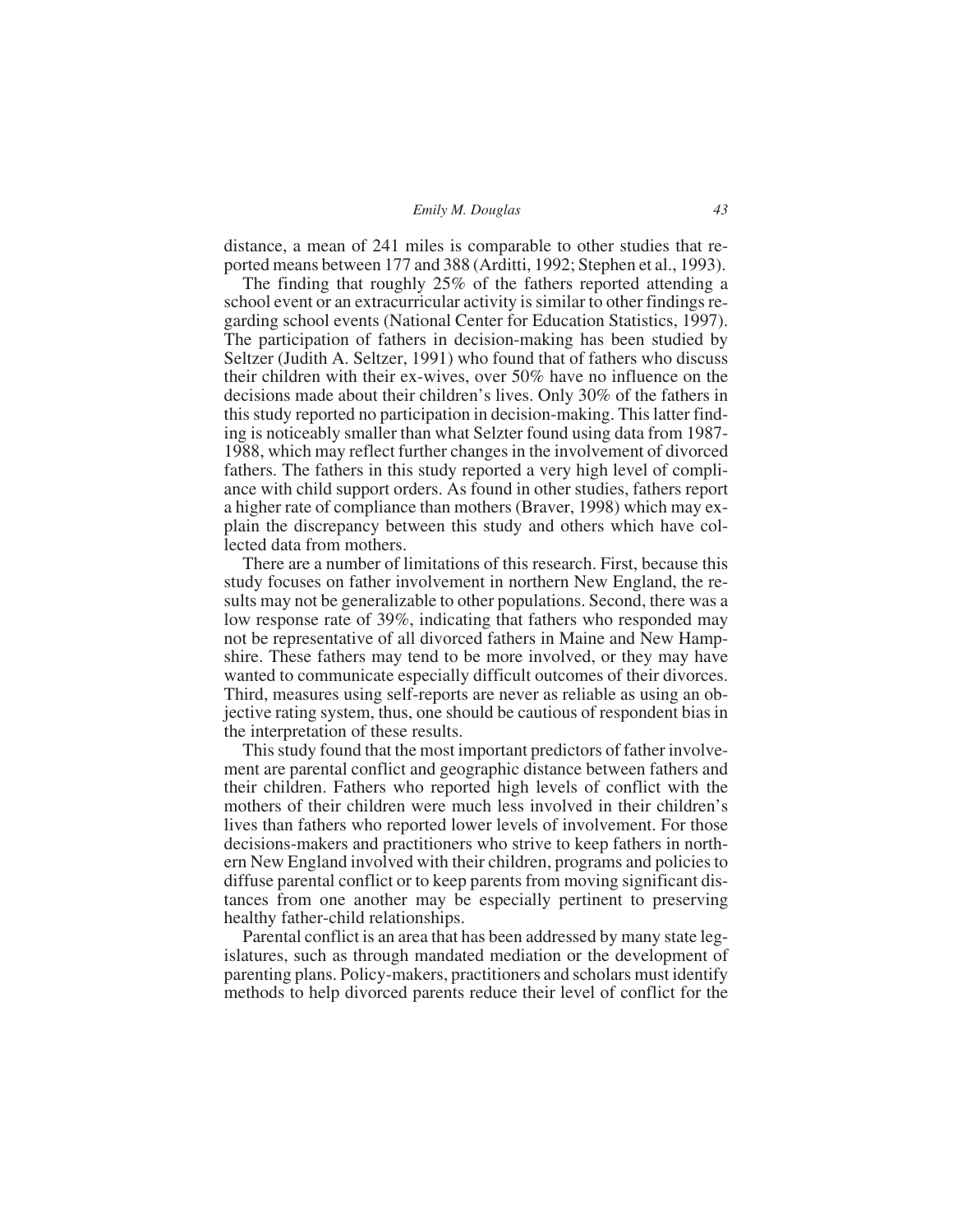well-being of their children. Additionally, practitioners who work with families may want to inform both mothers and fathers about the importance of living in the same geographic region–a topic that was addressed by the California Supreme Court in April 2004. The court ordered that custody be shifted from a custodial mother wanting to move across the country with her children, to a noncustodial father who wanted the children to remain nearby (Dolan, 2004). Rather than battling such issues in the courtroom, policy-makers could recommend that language concerning geographic proximity be written into a "public policy statement" in statutes that address issues such as joint legal custody, joint decisionmaking, custody arrangements, and contact with both of the children's parents–issues that are commonly addressed in most state statutes. States could even adopt legislation that mirrors the ruling of the California Supreme Court, that moving children away from a parent is not in the best interest of the children. Finally, the importance of geographic proximity could also be addressed in divorce education classes that are mandated in the state of New Hampshire and offered in the state of Maine.

#### REFERENCES

- Ahrons, C. R., & Miller, R. B. (1993). The effect of the post-divorce relationship on paternal involvement: A longitudinal analysis. *American Journal of Orthopsychiatry*, *63*, 441-450.
- Arditti, J. A. (1992). Differences between fathers with joint custody and noncustodial fathers. *American Journal Orthopsychiatry*, *62*, 186-195.
- Braver, S. L. (1998). *Divorced dads: Shattering the myths*. New York: Jeremy P. Parcher/ Putnam.
- Candian, M., & Meyer, D. R. (1998). Who gets custody? *Demography*, *35*(2), 147-157.
- Dillman, D. A. (1978). *Mail and telephone surveys: The total design method*. New York: John Wiley & Sons.
- Dillman, D. A. (2000). *Mail and internet surveys: The tailored design method*. New York: John Wiley & Sons.
- Dolan, M. (2004). Child custody rights refined. *Los Angeles Times*, p. A1.
- Douglas, E. M. (2002). *The influence of public policies on human behavior: Is there an effect of a New Hampshire law stating a presumption for joint legal custody on father involvement in divorced families?* Unpublished Dissertation, University of Massachusetts, Boston, MA.
- Koch, M. A., & Lowery, C. R. (1985). Visitation and the noncustodial father. *Journal of Divorce*, *8*, 47-65.
- Maccoby, E. E., & Mnookin, R. H. (1992). *Dividing the child: Social and legal dilemmas of custody*. Cambridge, MA: Harvard University Press.